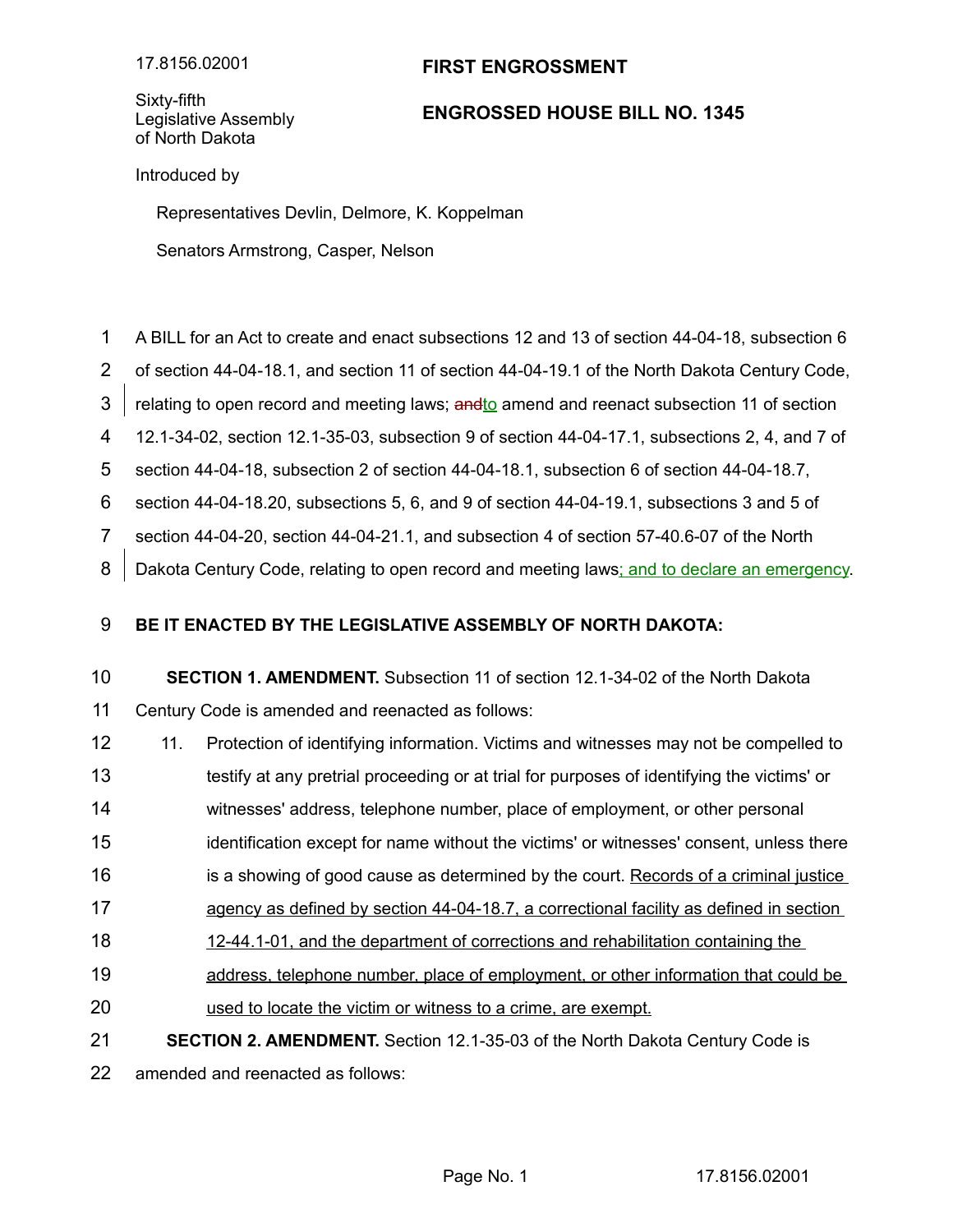| 1              | 12.1-35-03. Information about child victims or witnesses of crimes generally may not |                                                                                      |                                                                                       |                                                                                          |  |  |  |
|----------------|--------------------------------------------------------------------------------------|--------------------------------------------------------------------------------------|---------------------------------------------------------------------------------------|------------------------------------------------------------------------------------------|--|--|--|
| $\overline{2}$ | appear in public record.                                                             |                                                                                      |                                                                                       |                                                                                          |  |  |  |
| 3              | 1.                                                                                   |                                                                                      |                                                                                       | In order to protect the child from possible trauma resulting from publicity, the name of |  |  |  |
| 4              |                                                                                      |                                                                                      |                                                                                       | the child victim or child witness of a crime, except as specified in subsection 2, and   |  |  |  |
| 5              |                                                                                      |                                                                                      |                                                                                       | identifying biographical information may not appear on the indictment or any other       |  |  |  |
| 6              |                                                                                      |                                                                                      |                                                                                       | public record. Instead, a Jane Doe or Joe Doe designation must appear in all public      |  |  |  |
| 7              |                                                                                      |                                                                                      |                                                                                       | records. Sealed confidential records containing the child's name and necessary           |  |  |  |
| 8              |                                                                                      |                                                                                      | biographical information must be kept in order to ensure that no defendant is charged |                                                                                          |  |  |  |
| 9              |                                                                                      | twice.                                                                               |                                                                                       |                                                                                          |  |  |  |
| 10             | 2.                                                                                   |                                                                                      | Interviews and statements of child victims or child witnesses obtained during an      |                                                                                          |  |  |  |
| 11             |                                                                                      |                                                                                      |                                                                                       | investigation of a crime of a violent or sexual nature are exempt.                       |  |  |  |
| 12             | 3 <sub>1</sub>                                                                       | Subsection 1 does not apply to the name and identifying biographical information of: |                                                                                       |                                                                                          |  |  |  |
| 13             |                                                                                      | a.                                                                                   |                                                                                       | A child victim or child witness of a criminal offense under title 39 or equivalent       |  |  |  |
| 14             |                                                                                      |                                                                                      |                                                                                       | ordinance; and                                                                           |  |  |  |
| 15             |                                                                                      | b.                                                                                   |                                                                                       | A child victim of a fire.                                                                |  |  |  |
| 16             | <b>SECTION 3. AMENDMENT.</b> Subsection 9 of section 44-04-17.1 of the North Dakota  |                                                                                      |                                                                                       |                                                                                          |  |  |  |
| 17             |                                                                                      |                                                                                      |                                                                                       | Century Code is amended and reenacted as follows:                                        |  |  |  |
| 18             | 9.                                                                                   | a.                                                                                   |                                                                                       | "Meeting" means a formal or informal gathering or a work session, whether in             |  |  |  |
| 19             |                                                                                      |                                                                                      |                                                                                       | person or through electronic means such as telephone or videoconference, of:             |  |  |  |
| 20             |                                                                                      |                                                                                      | (1)                                                                                   | A quorum of the members of the governing body of a public entity regarding               |  |  |  |
| 21             |                                                                                      |                                                                                      |                                                                                       | public business; or                                                                      |  |  |  |
| 22             |                                                                                      |                                                                                      | (2)                                                                                   | Less than a quorum of the members of the governing body of a public entity               |  |  |  |
| 23             |                                                                                      |                                                                                      |                                                                                       | regarding public business, if the members attending one or more of such                  |  |  |  |
| 24             |                                                                                      |                                                                                      |                                                                                       | smaller gatherings collectively constitute a quorum and if the members hold              |  |  |  |
| 25             |                                                                                      |                                                                                      |                                                                                       | the gathering for the purpose of avoiding the requirements of section                    |  |  |  |
| 26             |                                                                                      |                                                                                      |                                                                                       | 44-04-19.                                                                                |  |  |  |
| 27             |                                                                                      | b.                                                                                   |                                                                                       | "Meeting" does not include:                                                              |  |  |  |
| 28             |                                                                                      |                                                                                      | (1)                                                                                   | A chance or social gathering at which public business is not considered;                 |  |  |  |
| 29             |                                                                                      |                                                                                      | (2)                                                                                   | Emergency operations during a disaster or emergency declared under                       |  |  |  |
| 30             |                                                                                      |                                                                                      |                                                                                       | section 37-17.1-10 or an equivalent ordinance if a quorum of the members                 |  |  |  |

Page No. 2 17.8156.02001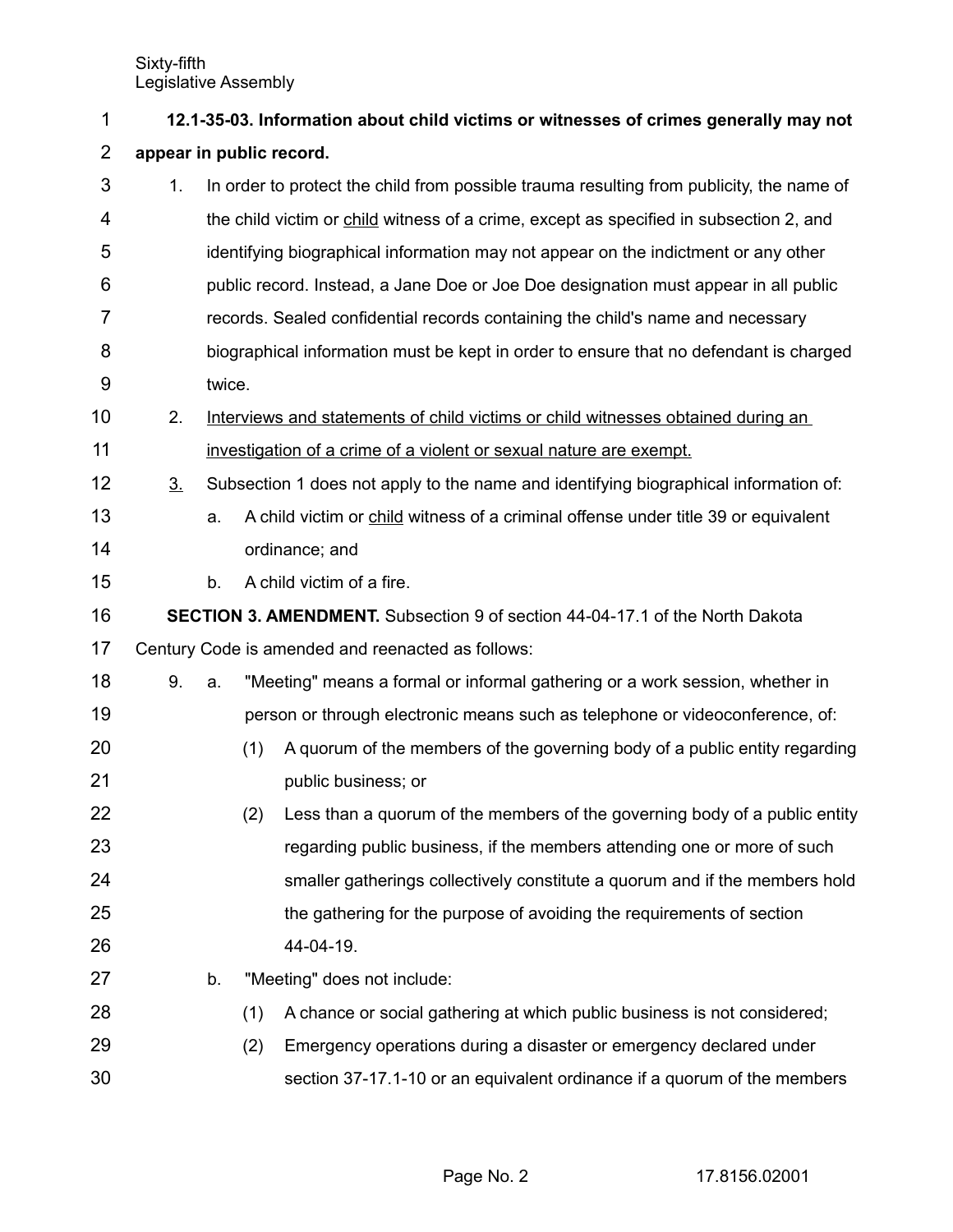| 1              |    |    |     | of the governing body are present but are not discussing public business as                 |
|----------------|----|----|-----|---------------------------------------------------------------------------------------------|
| $\overline{2}$ |    |    |     | the full governing body or as a task force or working group; and                            |
| 3              |    |    | (3) | The attendance of members of a governing body at meetings of any                            |
| 4              |    |    |     | national, regional, or state association to which the public entity, the                    |
| 5              |    |    |     | governing body, or individual members belong; and                                           |
| 6              |    |    | (4) | Training seminars where no other public business is considered or                           |
| 7              |    |    |     | discussed.                                                                                  |
| 8              |    | C. |     | Notwithstanding subdivisions a and b, as applied to the legislative assembly,               |
| 9              |    |    |     | "meeting" means any gathering subject to section 14 of article IV of the                    |
| 10             |    |    |     | Constitution of North Dakota.                                                               |
| 11             |    |    |     | <b>SECTION 4. AMENDMENT.</b> Subsections 2, 4, and 7 of section 44-04-18 of the North       |
| 12             |    |    |     | Dakota Century Code are amended and reenacted as follows:                                   |
| 13             | 2. |    |     | Upon request for a copy of specific public records, any entity subject to subsection 1      |
| 14             |    |    |     | shall furnish the requester one copy of the public records requested. AAn initial           |
| 15             |    |    |     | request need not be made in person or in writing, and the copy must be mailed upon          |
| 16             |    |    |     | request. A public entity may require written clarification of the request to determine      |
| 17             |    |    |     | what records are being requested, but may not ask for the motive or reason for              |
| 18             |    |    |     | requesting the records or for the identity of the person requesting public records. A       |
| 19             |    |    |     | public entity may charge up to twenty-five cents per impression of a paper copy. As         |
| 20             |    |    |     | used in this section, "paper copy" means a one-sided or two-sided duplicated copy of        |
| 21             |    |    |     | a size not more than eight and one-half by fourteen inches [19.05 by 35.56]                 |
| 22             |    |    |     | centimeters]. For any copy of a record that is not a paper copy as defined in this          |
| 23             |    |    |     | section, the public entity may charge a reasonable fee for making the copy. As used in      |
| 24             |    |    |     | this section, "reasonable fee" means the actual cost to the public entity of making the     |
| 25             |    |    |     | copy, including labor, materials, and equipment. The entity may charge for the actual       |
| 26             |    |    |     | cost of postage to mail a copy of a record. An entity may require payment before            |
| 27             |    |    |     | locating, redacting, making, or mailing the copy. The public entity may withhold            |
| 28             |    |    |     | records pursuant to a request until such time as a requester provides payment for any       |
| 29             |    |    |     | outstanding balance for prior requests. An entity may impose a fee not exceeding            |
| 30             |    |    |     | twenty-five dollars per hour per request, excluding the initial hour, for locating records, |
| 31             |    |    |     | including electronic records, if locating the records requires more than one hour. An       |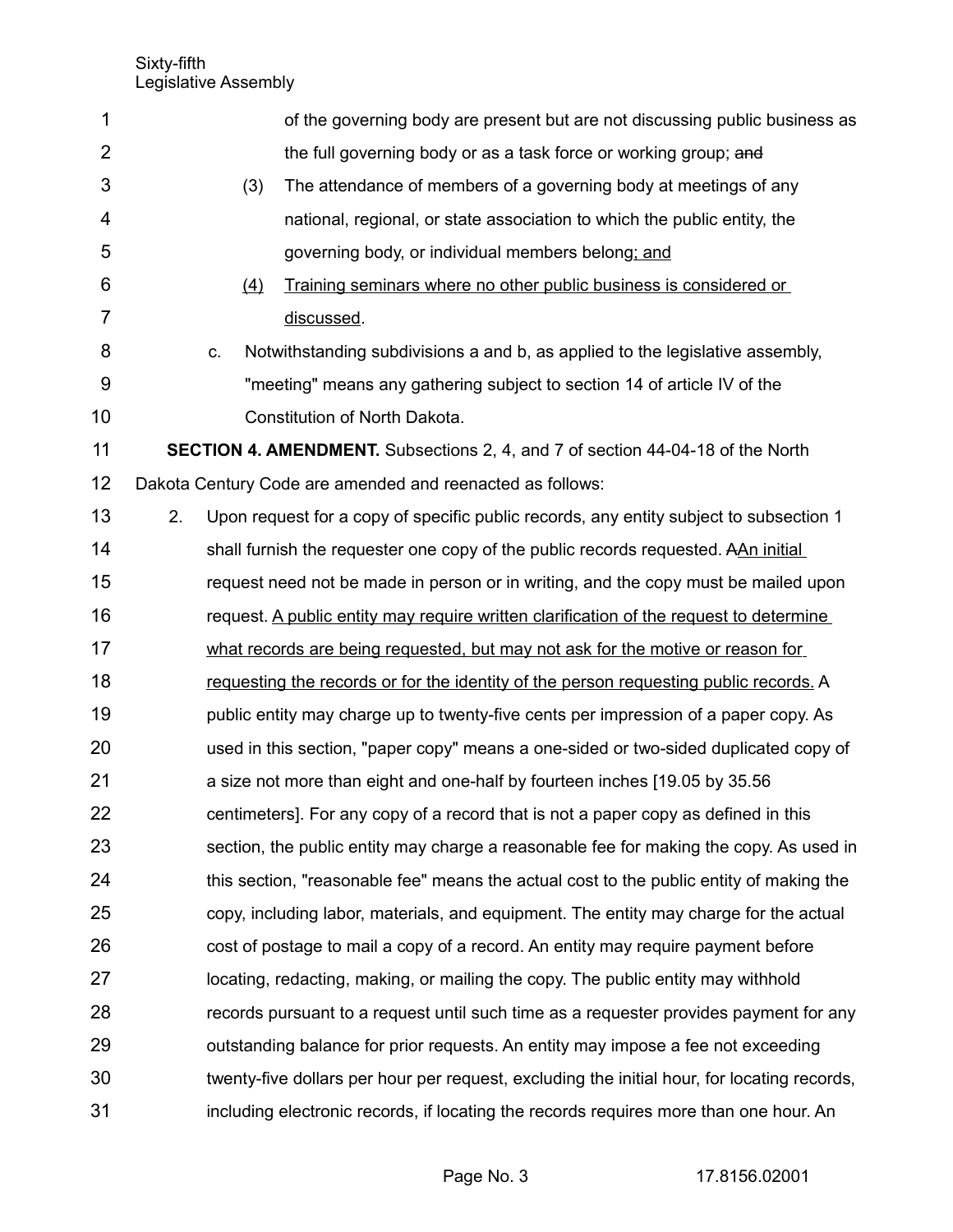entity may impose a fee not exceeding twenty-five dollars per hour per request, excluding the initial hour, for excising confidential or closed material under section 44-04-18.10 from the records, including electronic records. If a public entity receives five or more requests from the same requester within seven days, the public entity may treat the requests as one request in computing the time it takes to locate and excise the records. If the entity is not authorized to use the fees to cover the cost of providing or mailing the copy, or both, or if a copy machine is not readily available, the entity may make arrangements for the copy to be provided or mailed, or both, by another entity, public or private, and the requester shall pay the fee to that other entity. This subsection does not apply to copies of public records for which a different fee is specifically provided by law. 1 2 3 4 5 6 7 8 9 10 11

4. Except as provided in this subsection, nothing in this section requires a public entity to create or compile a record that does not exist. Access to an electronically stored record under this section, or a copy thereof, must be provided at the requester's option in either a printed document or through any other available medium. A computer file is not an available medium if no means exist to separate or prevent the disclosure of any closed or confidential information contained in that file. Except as reasonably necessary to reveal the organization of data contained in an electronically stored record, a public entity is not required to provide an electronically stored record in a different structure, format, or organization. This section does not require a public entity to provide a requester with access to a computer terminal or mobile device. A public entity is not required to provide a copy of a record that is available to the requester on the public entity's website or on the internet. The public entity shall notify the requester the record is available online and direct the requester to the website where the record can be accessed. If the requester does not have reasonable access to the internet due to lack of computer, lack of internet availability, or inability to use a computer or the internet, the public entity shall produce paper copies for the requester, but may charge the applicable fees under this section. 7. A denial of a request for records made under this section must describe the legal 12 13 14 15 16 17 18 19 20 21 22 23 24 25 26 27 28 29

authority for the denial, or a statement that a record does not exist, and must be in writing if requested. 30 31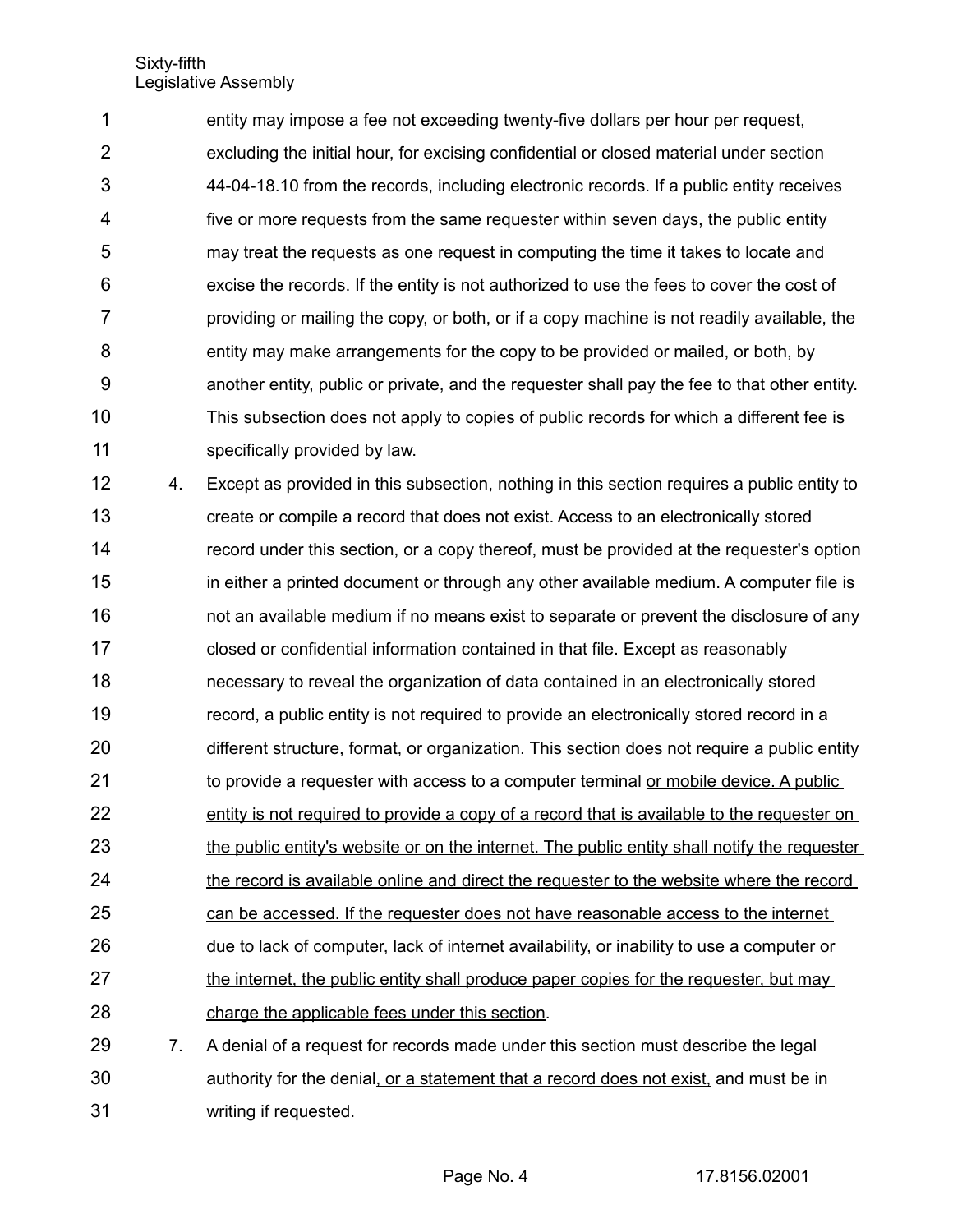**SECTION 5.** Subsections 12 and 13 to section 44-04-18 of the North Dakota Century Code are created and enacted as follows: 1 2

- 12. A public entity may allow an individual to utilize the individual's own personal devices for duplication of records and, if so, shall establish reasonable procedures to protect the integrity of the records as long as the procedures are not used to prevent access to the records. 3 4 5 6
- 13. If repeated requests for records disrupt other essential functions of the public entity, the public entity may refuse to permit inspection of the records, or provide copies of the records. A public entity refusing to provide access or copies of public records 7 8 9
- under this section shall state in writing the reasons supporting the refusal and provide 10
- the reasoning to the requester. The requester may seek an attorney general's opinion 11
- under section 44-04-21.1, on whether the public entity's decision was proper. 12
- **SECTION 6. AMENDMENT.** Subsection 2 of section 44-04-18.1 of the North Dakota Century Code is amended and reenacted as follows: 13 14
- 2. Except as otherwise specifically provided by law, personal information regarding a 15
- public employee contained in an employee's personnel record or given to the state or a political subdivision by the employee in the course of employment is exempt. As used in this section, "personal information" means a person's month and day of birth; home address; home telephone number or personal cell phone number; photograph; medical information; motor vehicle operator's identification number; public employee 16 17 18 19 20
- identification number; payroll deduction information; the name, address, telephone 21
- number, and date of birth of any dependent or emergency contact; any credit, debit, or 22
- electronic fund transfer card number; and any account number at a bank or other 23
- financial institution. Information regarding the type of leave taken by an employee is 24
- exempt, although the amount of leave taken or accrued, and the dates of the leave 25
- taken, is public record. Information regarding leave applied for but not yet taken is 26
- exempt until the leave is taken. 27
- **SECTION 7.** Subsection 6 to section 44-04-18.1 of the North Dakota Century Code is created and enacted as follows: 28 29
- 6. Records relating to a public entity's internal investigation of a complaint against a public entity or employee for misconduct are exempt until the investigation of the 30 31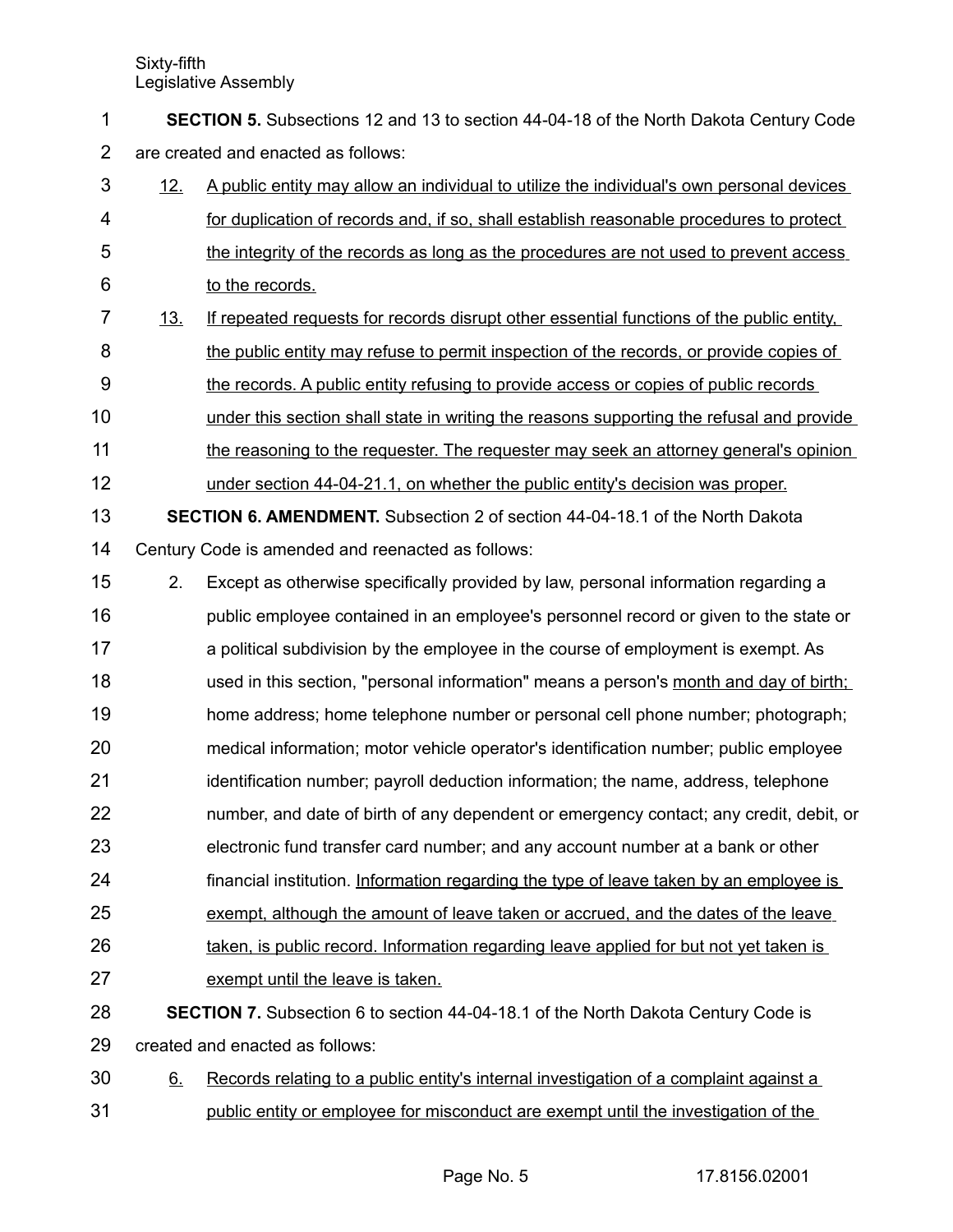- Sixty-fifth Legislative Assembly complaint is complete, but no longer than seventy-five calendar days from the date of the complaint. **SECTION 8. AMENDMENT.** Subsection 6 of section 44-04-18.7 of the North Dakota Century Code is amended and reenacted as follows: 6. "Personal information" means a person's medical records or medical information obtained from the medical records; motor vehicle operator's identification number; social security number; any credit, debit, or electronic fund transfer card number; month and date of birth; height; weight; home street address; home telephone number or personal cell phone number; and any financial account numbers. **SECTION 9. AMENDMENT.** Section 44-04-18.20 of the North Dakota Century Code is amended and reenacted as follows: **44-04-18.20. Domestic violence and victim record information of law enforcement exempt.** The address, telephone number, or any identifying information that, if released, could reasonably be used to locate or identify a victim or alleged victim of domestic violence, of a sex offense under chapter 12.1-20, of sexual performances by a child under chapter 12.1-27.2, or of human trafficking under chapter 42.1-4012.1-41, contained in any record maintained by a lawenforcement criminal justice agency as defined by section 44-04-18.7 or correctional facility as defined by section 12-44.1-01 is exempt from section 44-04-18 and may be redacted from the record before it is released. **SECTION 10. AMENDMENT.** Subsections 5, 6, and 9 of section 44-04-19.1 of the North Dakota Century Code are amended and reenacted as follows: 5. "Attorney consultation" means any discussion between a governing body and its attorney in instances in which the governing body seeks or receives the attorney's advice regarding and in anticipation of reasonably predictable or pending civil or criminal litigation or adversarial administrative proceedings or concerning pending civilor criminal litigation or pending adversarial administrative proceedingsto receive its 1 2 3 4 5 6 7 8 9 10 11 12 13 14 15 16 17 18 19 20 21 22 23 24 25 26 27
- attorney's advice and guidance on the legal risks, strengths, and weaknesses of an 28
- action of a public entity that, if held in public, would have an adverse fiscal effect on 29
- the entity. All other discussions beyond the attorney's advice and guidance must be 30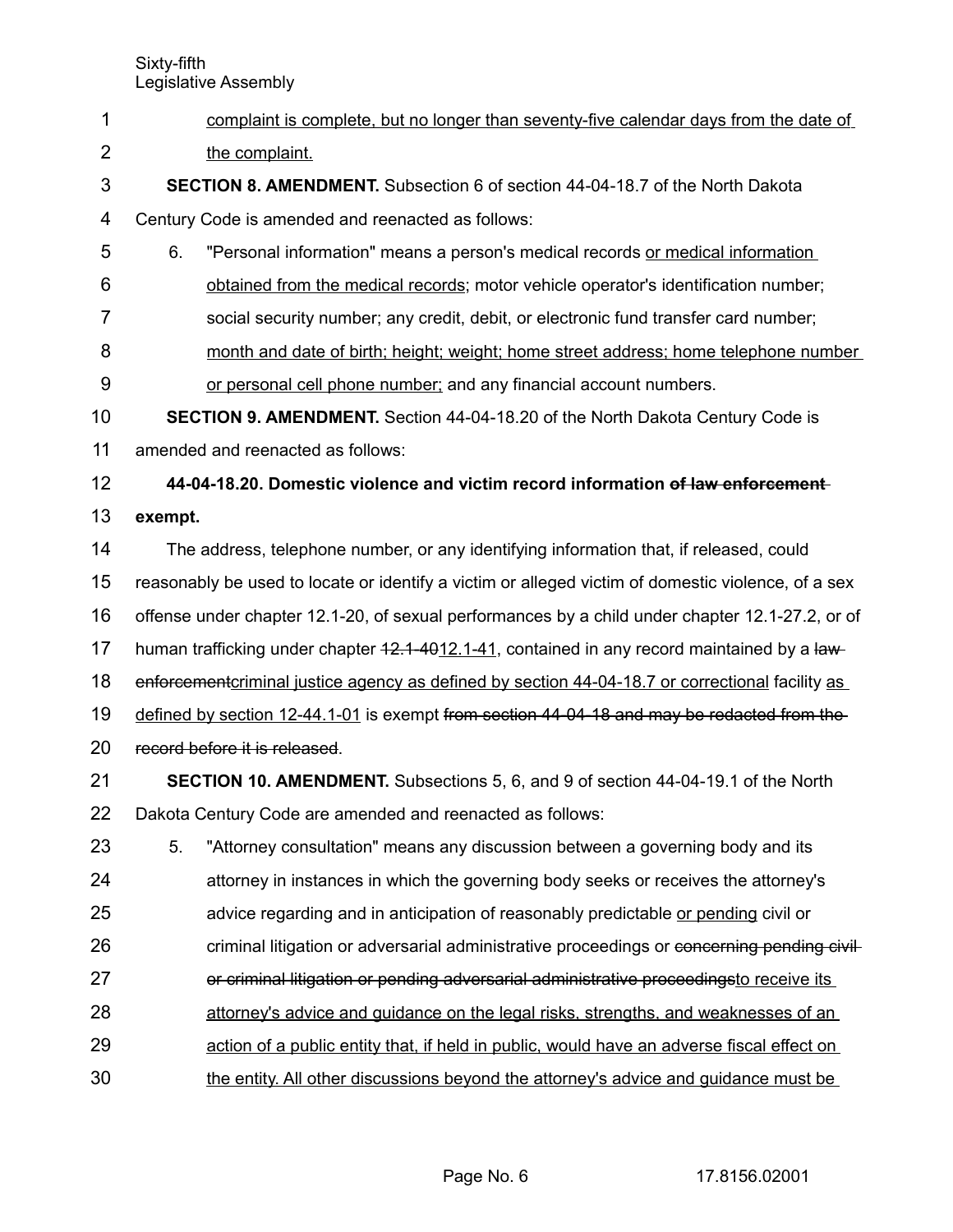| 1              |            | made in the open, unless otherwise provided by law. Mere presence or participation of        |  |  |  |  |
|----------------|------------|----------------------------------------------------------------------------------------------|--|--|--|--|
| $\overline{2}$ |            | an attorney at a meeting is not sufficient to constitute attorney consultation.              |  |  |  |  |
| 3              | 6.         | "Attorney work product" means any document or record that:                                   |  |  |  |  |
| 4              |            | Was prepared by an attorney representing a public entity or prepared at such an<br>a.        |  |  |  |  |
| 5              |            | attorney's express direction;                                                                |  |  |  |  |
| 6              |            | b.<br>Reflects a mental impression, conclusion, litigation strategy, or legal theory of that |  |  |  |  |
| 7              |            | attorney or the entity; and                                                                  |  |  |  |  |
| 8              |            | Was prepared exclusively for civil or criminal litigation, for adversarial<br>C.             |  |  |  |  |
| 9              |            | administrative proceedings, or in anticipation of reasonably predictable civil or            |  |  |  |  |
| 10             |            | criminal litigation or adversarial administrative proceedings, or for guidance on            |  |  |  |  |
| 11             |            | the legal risks, strengths, and weaknesses of an action of a public entity.                  |  |  |  |  |
| 12             | 9.         | A governing body may hold an executive session under section 44-04-19.2 to discuss           |  |  |  |  |
| 13             |            | negotiating strategy or provide negotiating instructions to its attorney or other            |  |  |  |  |
| 14             |            | negotiator regarding a pending claim, litigation, adversarial administrative                 |  |  |  |  |
| 15             |            | proceedings, or contracts, which are currently being negotiated or for which                 |  |  |  |  |
| 16             |            | negotiation is reasonably likely to occur in the immediate future. An executive session      |  |  |  |  |
| 17             |            | may be held under this subsection only when an open meeting would have an adverse            |  |  |  |  |
| 18             |            | fiscal effect on the bargaining or litigating position of the public entity. A record        |  |  |  |  |
| 19             |            | revealing negotiation strategy or instruction under this section is exempt. Drafts of        |  |  |  |  |
| 20             |            | contracts or agreements subject to negotiations are exempt but only for so long as           |  |  |  |  |
| 21             |            | release would have an adverse fiscal effect on the public entity, unless the records are     |  |  |  |  |
| 22             |            | otherwise exempt or confidential.                                                            |  |  |  |  |
| 23             |            | <b>SECTION 11.</b> Subsection 11 to section 44-04-19.1 of the North Dakota Century Code is   |  |  |  |  |
| 24             |            | created and enacted as follows:                                                              |  |  |  |  |
| 25             | <u>11.</u> | <u>A settlement agreement between a public entity and another party is exempt from</u>       |  |  |  |  |
| 26             |            | disclosure until it has been fully executed and accepted by all concerned parties            |  |  |  |  |
| 27             |            | unless the records are otherwise exempt or confidential. In the case of multiple             |  |  |  |  |
| 28             |            | settlement agreements involving multiple parties involved in the same incident or            |  |  |  |  |
| 29             |            | undertaking, a settlement agreement is exempt until settlement agreements have               |  |  |  |  |
| 30             |            | been fully executed by all concerned parties unless the records are otherwise exempt         |  |  |  |  |
| 31             |            | or confidential.                                                                             |  |  |  |  |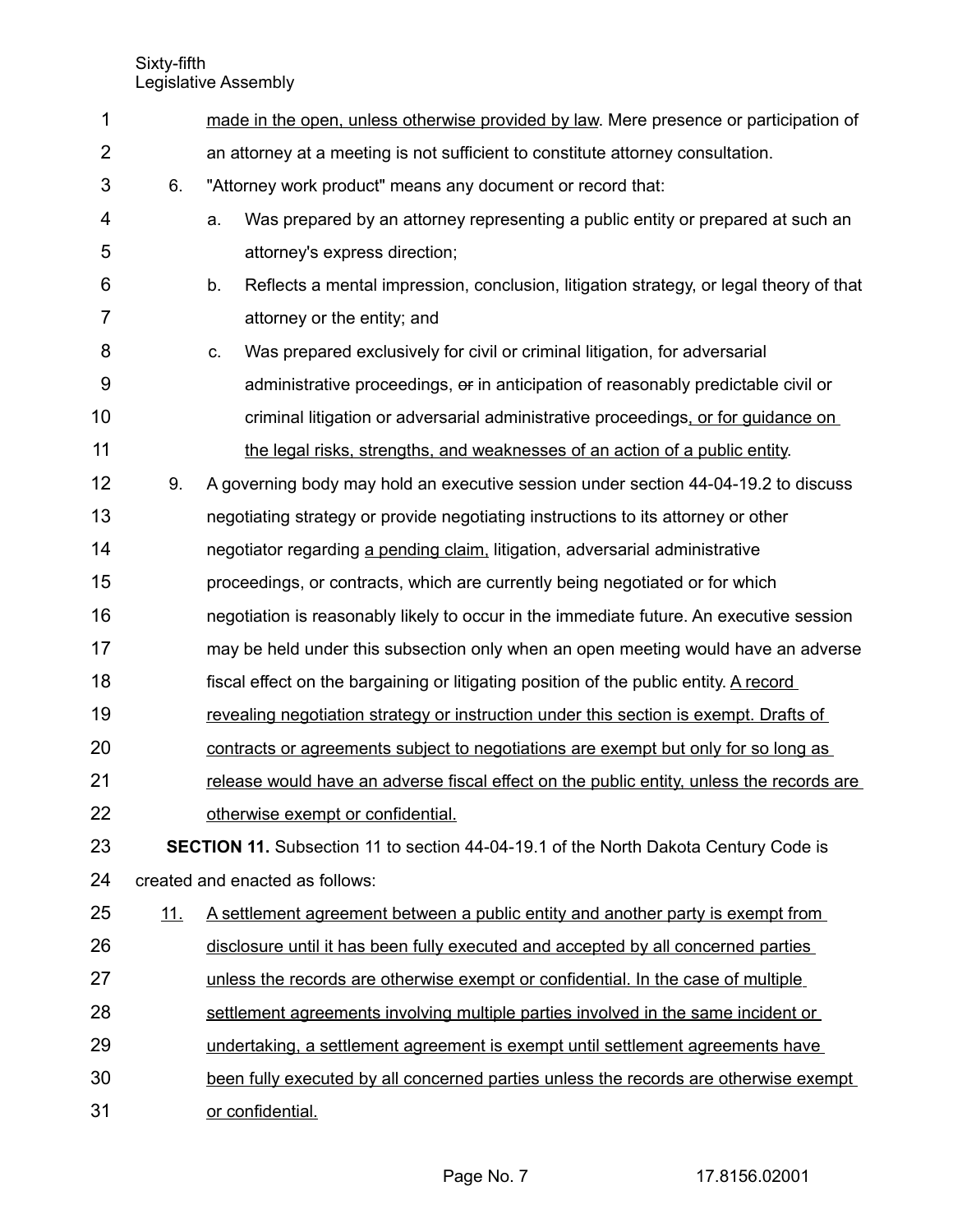| <b>SECTION 12. AMENDMENT.</b> Subsections 3 and 5 of section 44-04-20 of the North Dakota |
|-------------------------------------------------------------------------------------------|
| Century Code are amended and reenacted as follows:                                        |

- 3. If the governing body holds regularly scheduled meetings, the schedule of these meetings, including the aforementioned notice information, if available, must be filed annually in January with the secretary of state for state-level bodies or for public entities defined in subdivision c of subsection 13 of section 44-04-17.1, the city auditor or designee of the city for city-level bodies, and the county auditor or designee of the county for all other bodies or the schedule must be posted on the public entity's website. This schedule must be furnished to anyone who requests the information. When reasonable and practicable, a governing body of a public entity should attempt to set a regular schedule for its meetings by statute, ordinance, or resolution. This subsection does not apply to meetings of the legislative assembly or any committee thereof. Filing a yearly schedule of upcoming meetings does not relieve a public entity from its obligation to post an agenda for each meeting as required in subsections 2 and 4. 3 4 5 6 7 8 9 10 11 12 13 14 15
- 5. The governing body's presiding officer has the responsibility of assuring that suchpublic notice of a meeting's date, time, and location, is given at the same time as such governing body's members are notified, and that this notice is available to anyone requesting such information. As soon as an agenda is prepared for a meeting with the information required in subsection 2 and given to members of the governing body, the 16 17 18 19 20
- agenda must be posted at the locations as required by subsection 4 and given to 21
- anyone requesting the information. When a request is made for notice of meetings, the request is effective for one year unless a different time period is specified. 22 23
- **SECTION 13. AMENDMENT.** Section 44-04-21.1 of the North Dakota Century Code is amended and reenacted as follows: 24 25
- **44-04-21.1. Administrative review procedure.** 26
- 1. Any interested person may request an attorney general's opinion to review a written denial of a request for records under section 44-04-18, a denial of access to a meeting 27 28
- under section 44-04-19, or other alleged violation of section 44-04-18, 44-04-19, 29
- 44-04-19.2, 44-04-20, or 44-04-21 by any public entity other than the legislative 30
- assembly or any committee thereof. A request made under this section must be made 31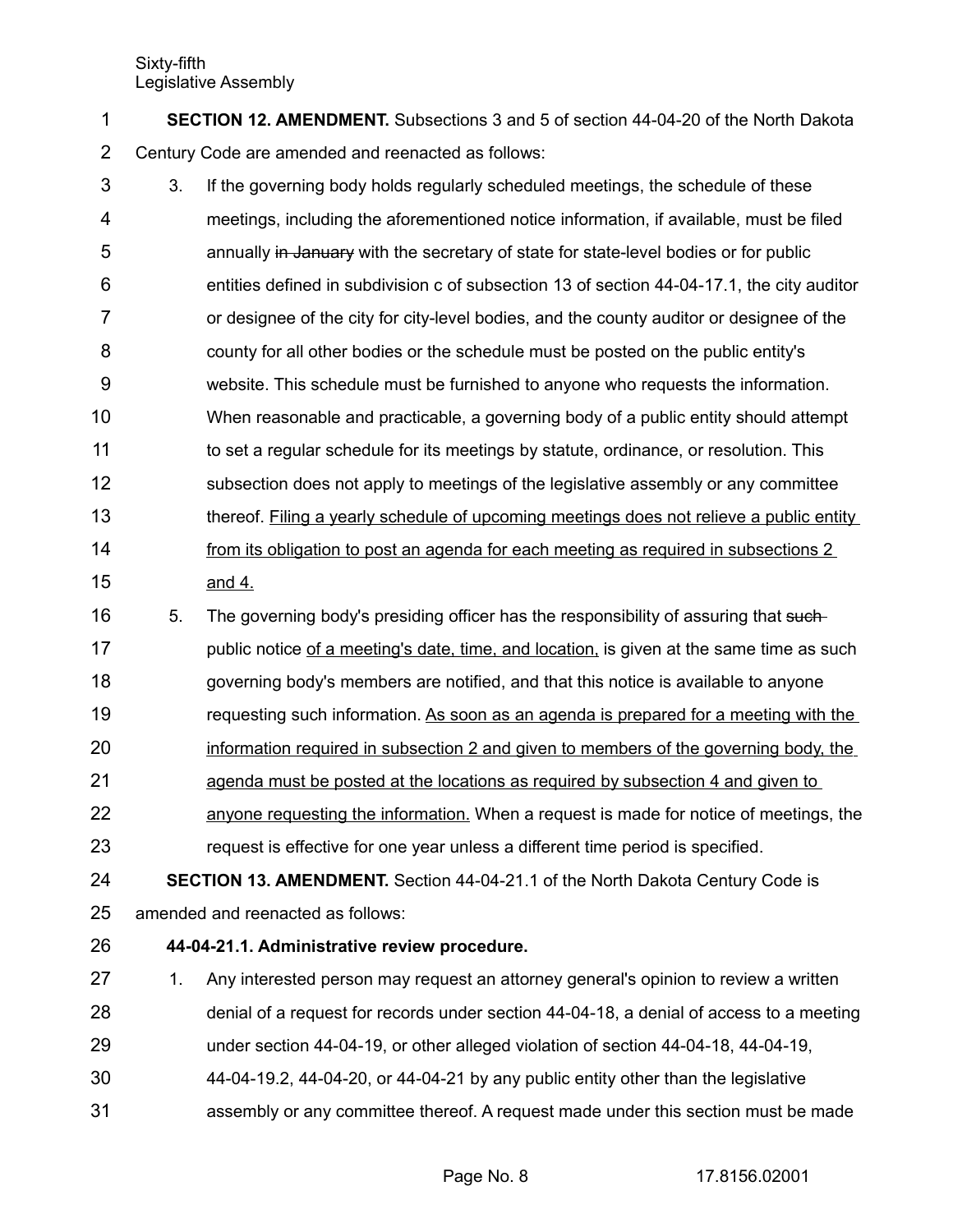within thirty days of the alleged violation, except that a request based on allegations that a meeting occurred without the notice required by section 44-04-20, must be made within ninety days of the alleged violation. In preparing an opinion under this section, the attorney general has discretion to obtain and review a recording made under section 44-04-19.2. The attorney general may request and obtain information claimed to be exempt or confidential for the purpose of determining whether the information is exempt or confidential. Any such information may not be released by the attorney general and may be returned to the provider of the information. The attorney general shall issue to the public entity involved an opinion on the alleged violation, which may be a summary opinion, unless the request is withdrawn by the person requesting the opinion or a civil action has been filed involving the possible violation. If the request pertains to a public entity as defined in subdivision c of subsection 13 of section 44-04-17.1, the opinion must be issued to the public entity providing the public funds. In any opinion issued under this section, the attorney general shall base the opinion on the facts given by the public entity. 1 2 3 4 5 6 7 8 9 10 11 12 13 14 15

2. If the attorney general issues a written opinion concluding that a violation has occurred, the public entity has seven days after the opinion is issued, regardless of whether a civil action is filed under section 44-04-21.2, to disclose the record, to issue a notice of a meeting that will be held within a reasonable time to correct the violation, or to take steps to correct any other violation. If the public entity fails to take the required action within the seven-day period and the person requesting the opinion prevails in a civil action brought under section 44-04-21.2, the person must be awarded costs, disbursements, and reasonable attorney's fees in the action and on appeal. The attorney general may require officials of the public entity at issue in the opinion to obtain mandatory training by a certain date. The consequences for failing to comply with an attorney general's opinion issued under this section will be the same as for other attorney general's opinions, including potential personal liability for the person or persons responsible for the noncompliance. 16 17 18 19 20 21 22 23 24 25 26 27 28

3. If a state-level public entity as defined in subdivision a of subsection 13 of section 44-04-17.1 does not comply in full with the attorney general's opinion, and a civil action is brought under section 44-04-21.2 or is reasonably predictable, the entity, at 29 30 31